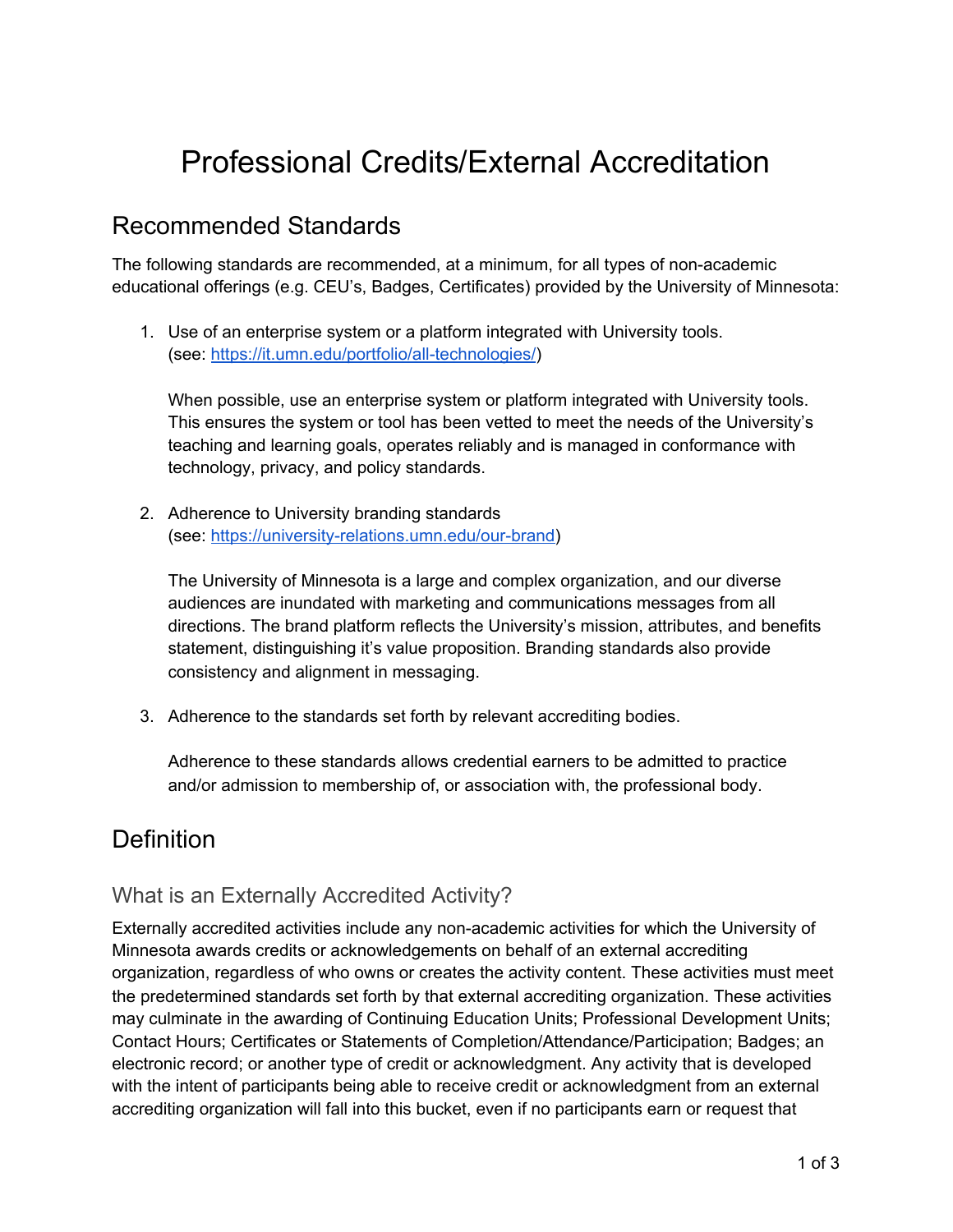credit or acknowledgment. These activities may be provided in any teaching format that results in the above credits or acknowledgments, e.g. a course, workshop, lecture, seminar, etc.

Examples of External Credits or Acknowledgements:

- Contact Hours
- Continuing Education (CE) Credits
- Certificates or Statements of Completion/Attendance/Participation
- Continuing Education Units (CEU)
- Professional Development Units (PDU)

Examples of External Accrediting Organizations:

- Government
	- State Boards (e.g. MN Board of Pharmacy, ND Board of Clinical Laboratory Practice)
	- State or Federal Departments (e.g. MN Department of Transportation, Iowa Department of Public Health)
- Professional Organizations
	- Associations (e.g. American Dental Association, Minnesota State Bar Association)
	- Accreditation or Licensing Bodies (e.g. National Architectural Accrediting Board (NAAB); American Nurses Credentialing Center (ANCC))

The following are not considered to be Externally Accredited Activities:

- Any academic educational offerings
	- $\circ$  This includes the possibility of a learner taking an academic course and then applying for additional credits or acknowledgment directly from an external accrediting body because the course is not designed or delivered for that purpose and the University is not responsible for the learner's acquisition of that external credit or acknowledgment.
- Internal (U of M) professional trainings
	- Any courses, workshops, seminars, etc. offered through Training Hub or another platform that are internal training requirements for employment at the University
- International Association for Continuing Education and Training activities

# Best Practices and Resources

It is the responsibility of the University unit providing or co-providing the externally accredited activity to ensure that all aspects of the activity meet the standards of the external accrediting organization. To verify that the appropriate standards are being upheld, all University units that offer externally accredited activities must submit an annual Attestation of Adherence to the Office of the Executive Vice President and Provost. The formal Attestation of Adherence document will serve as an agreement between the University and the unit that all standards and